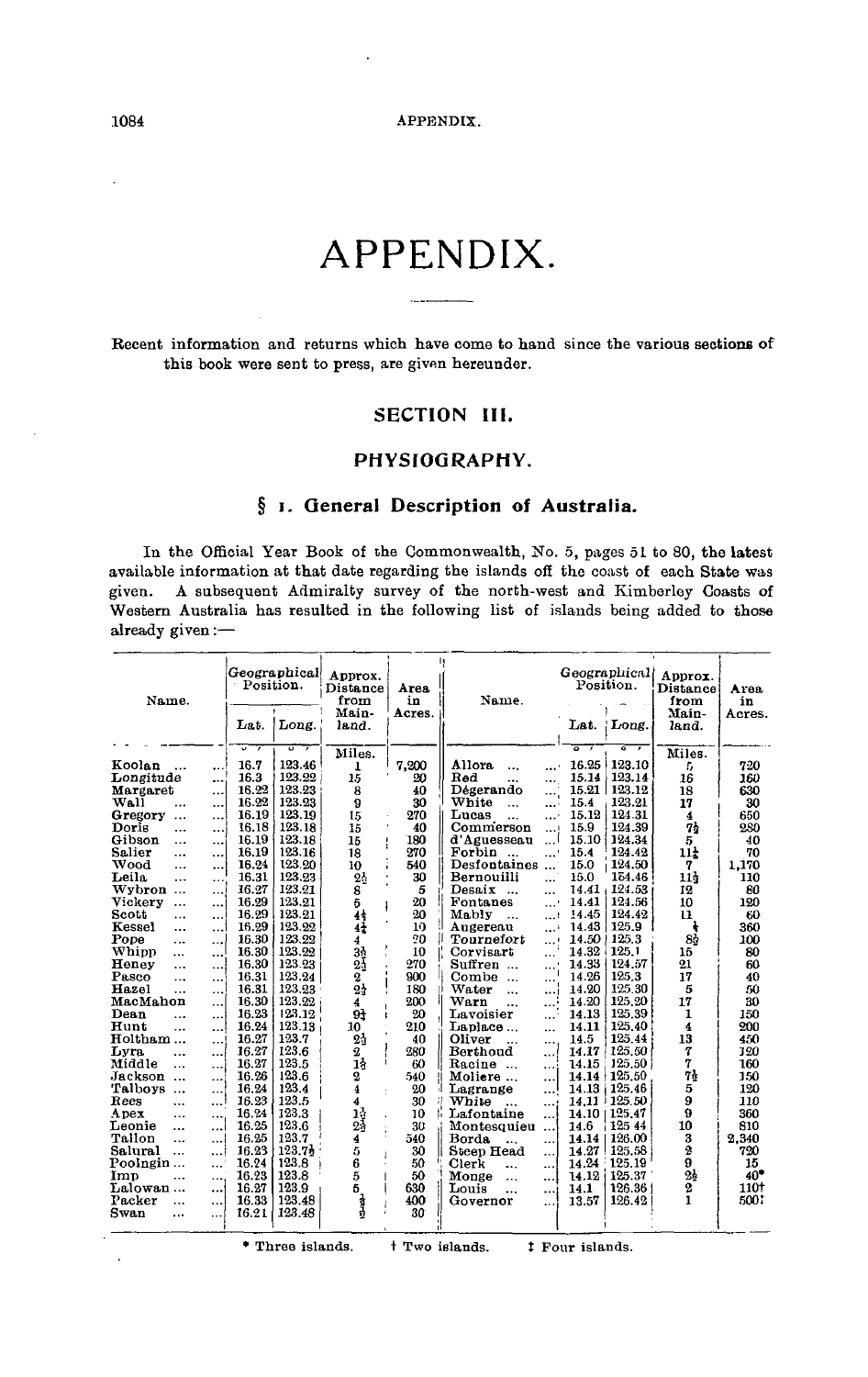# SECTION **IV.**

# POPULATION.

# § 4. Elements of Growth of Population.

**3. Net Immigration, p. 100.**—The following table gives particulars of net immigration for the year 1914 :-

|  | NET IMMIGRATION,* 1914. |  |  |  |  |
|--|-------------------------|--|--|--|--|
|--|-------------------------|--|--|--|--|

|                                                                                |               |                                    |  | Territories. |                        |      |                                                      |                                                                                                   |
|--------------------------------------------------------------------------------|---------------|------------------------------------|--|--------------|------------------------|------|------------------------------------------------------|---------------------------------------------------------------------------------------------------|
| Particulars.                                                                   | N.S.W.        | Victoria.   Q'land.   S. Aust.     |  | W.A.         | Tas.                   | ern. | $\ensuremath{ \, \text{North-} \, \text{Federal} }}$ | $C$ 'wlth.                                                                                        |
| Arrivals<br>Departures    1401, 558   306, 622   117, 146   111, 555   31, 097 | $$ + 396, 370 | 305,451  120,544  105,007   27,270 |  |              | 42.647 1.102<br>47.005 | 778  |                                                      | 111,086<br>128,456                                                                                |
| Excess of ar-<br>rivals over<br>departures $ +-5.188  -1.171$                  |               |                                    |  |              |                        |      |                                                      | $3.398 \leftarrow 6.548 \leftarrow 3.827 \leftarrow 4.358$ $324 \leftarrow 161 \leftarrow 17.370$ |

\* Figures for States and Territories represent Interstate, Interterritorial and Oversea migration; those for Commonwealth represent Oversea migration; those for Commonwealth represent formed that the formed that the formed

**5. Total Increase, p. 103.**—The following table gives particulars of the total increase in population for each State and Territory and for the Commonwealth during the year  $1914 :=$ 

|                                                              |        |                          | States. |                             | Territories. |            |       |                                                                  |            |
|--------------------------------------------------------------|--------|--------------------------|---------|-----------------------------|--------------|------------|-------|------------------------------------------------------------------|------------|
| Particulars.                                                 | N.S.W. | Vic.                     |         | $ Q'$ land. $ S.$ Aust. $ $ | W.A.         | Tas.       | ern.  | $\ensuremath{ \operatorname{North-}} _{\operatorname{Federal}} $ | $C'$ with. |
| Excess of births<br>over deaths<br><b>Excess of arrivals</b> |        | 34,921   19,719   13,151 |         | 8,191                       | 6.161        | 4,099      | $-23$ | 44                                                               | 86,263     |
| over departures $-5.115$ $-1.171$ 3.398 $-6.548$ $-3.827$    |        |                          |         |                             |              | $[-4,358]$ | 324   | $-73$                                                            | $-17.370$  |
| Total increase                                               | 29,806 | 18,548 16,549            |         | 1,643                       | 2,334        | $-259$     | 301   | $-29$                                                            | 68,893     |

**TOTAL INCREASE OF POPULATION, 1914.**

NOTE. — signifies excess of departures over arrivals.

#### § 8. Enumerations and Estimates.

**5. Estimates of Population, pp. 114 to 117.**—The following table shews the estimated population of each State and the Commonwealth on the 31st December, 1914 :— **ESTIMATED POPULATION ON 31st DECEMBER, 1914.**

|                      |                                                                                  |      | States.                                                                                 |                    |      |      | Territories. |                                              |                               |
|----------------------|----------------------------------------------------------------------------------|------|-----------------------------------------------------------------------------------------|--------------------|------|------|--------------|----------------------------------------------|-------------------------------|
| Particulars.         | N.S.W.                                                                           | Vic. |                                                                                         | Q'land.   S. Aust. | W.A. | Tas. | ern.         | $\vert$ North- $\vert_{\mbox{Federal}}\vert$ | $C'$ with.                    |
| Males<br><br>Females | 966,675<br>894.847                                                               |      | 712,594 364,526 220,550 179,188 103,590 3,252<br>718.073 312.181 221.140 143.830 97.826 |                    |      |      | 721          | 903                                          | 1,056 2,551,431<br> 2,389,521 |
|                      | Total  1.861,522 1,430,667 676,707 441,690 323,018 201,416 3,973 1,959 4,940,952 |      |                                                                                         |                    |      |      |              |                                              |                               |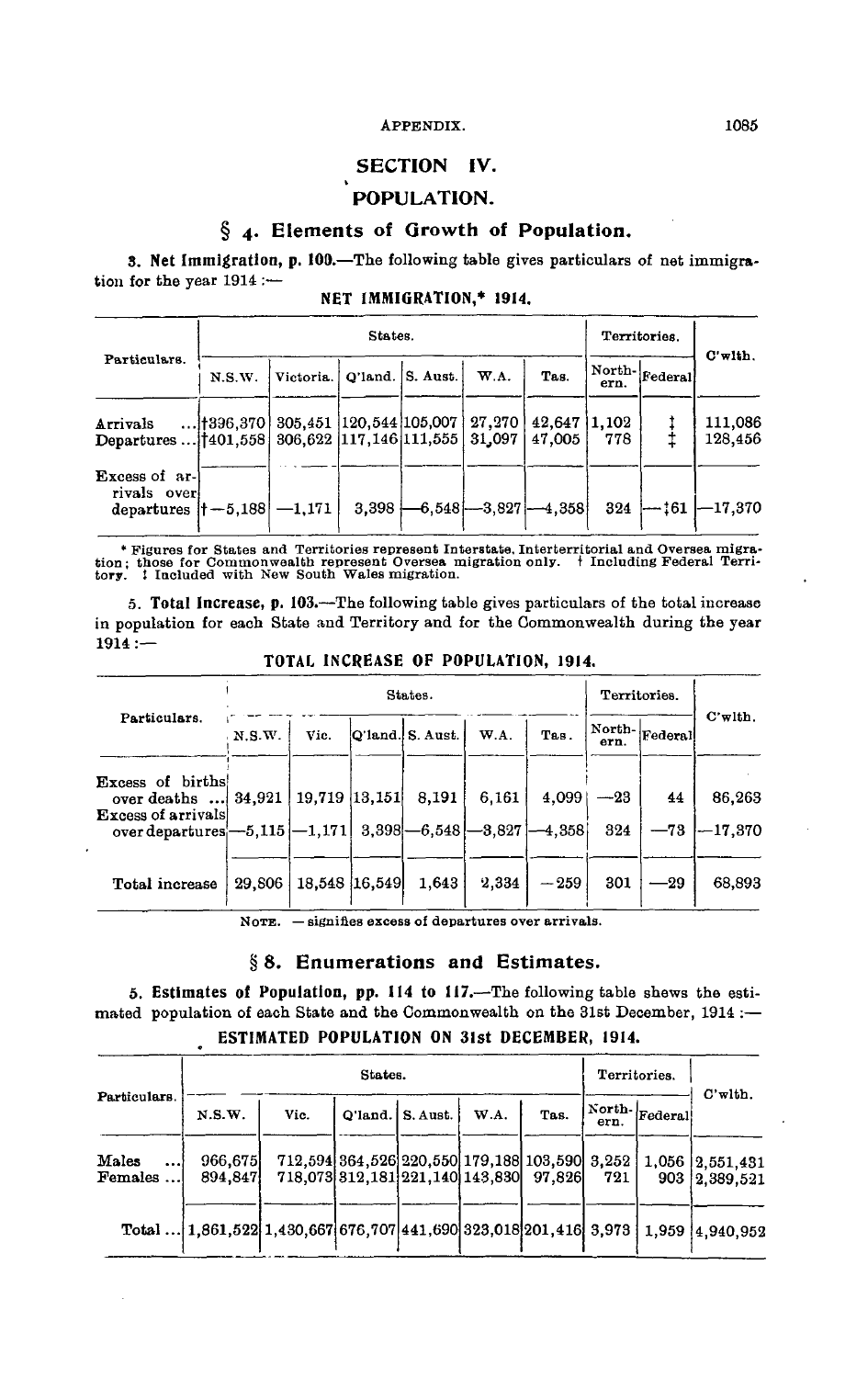# **SECTION V.**

# **VITAL STATISTICS.**

# **§ i. Births.**

1. Male and Female Births, p. 145.—The total number of male and female births registered, and the birth rates per 1000 of the population in each State and Territory and in the Commonwealth, during the year 1914, were as follows :-

|              |        |        |        | States. |                             |       | Territories.   |         |            |
|--------------|--------|--------|--------|---------|-----------------------------|-------|----------------|---------|------------|
| Particulars. | N.S.W. | Vic.   |        |         | Q'land. S. Aust.   W. Aust. | Tas.  | North-<br>ern. | Federal | $C'$ with. |
| Males        | 27,452 | 18,545 | 10.120 | 6.668   | 4,663                       | 3.094 | 31             | 31      | 70,604     |
| Females      | 26,189 | 17.677 | 9,762  | 6.236   | 4,541                       | 2,923 | 27             | 24      | 67,379     |
| Total        | 53.641 | 36.222 | 19,882 | 12,904  | 9.204                       | 6.017 | 58             | 55      | 137,983    |
| Birth rates  | 28.96  | 25.45  | 29.46  | 29.33   | 28.45                       | 30.33 | 15.46          | 20.79   | 28.05      |

#### **BIRTHS AND BIRTH RATES, 1914.**

#### **§ 2. Marriages.**

1. Marriages, p. 159.—The following statement shews the number of marriages registered in each State and Territory and in the Commonwealth, and the marriage rates per 1000 of the mean population, during the year 1914 :—

#### MARRIAGES AND MARRIAGE RATES, 1914.

| Particulars.                                          |        |      | States.       | Territories.  |                           |               |                |         |                   |
|-------------------------------------------------------|--------|------|---------------|---------------|---------------------------|---------------|----------------|---------|-------------------|
|                                                       | N.S.W. | Vic. |               |               | Q'land. S. Aust. W. Aust. | Tas.          | North-<br>ern. | Federal | C'with.           |
| No. of marriages 17,357   11,829  <br>Marriage rates* | 9.37   | 8.31 | 5.894<br>8.73 | 4,010<br>9.11 | 2,660<br>8.22             | 1,543<br>7.78 | 17<br>4.53     | 0.38    | (43, 311)<br>8.80 |

\* Number of marriages, not persons married, per 1000 of mean population.

# **§ 3. Deaths.**

1. Male and Female Deaths, p. 166.— The number of deaths registered in each State and Territory and in the Commonwealth during 1914, and the death rates per 1000 of the mean 'population, are shewn in the following table:—

# MALE AND FEMALE DEATHS AND DEATH RATES, 1914.

|                      |                          |                 |                | States.        |                               |               | Territories.   |            |                  |
|----------------------|--------------------------|-----------------|----------------|----------------|-------------------------------|---------------|----------------|------------|------------------|
| Particulars.         | N.S.W.                   | Vic.            |                |                | Q'land.   S. Aust.   W. Aust. | Tas.          | North-<br>ern. | Federal    | $C'$ wlth.       |
| Male<br>Female<br>,  | 10,984<br>7.736          | 9,017<br>7,486  | 4.132<br>2.599 | 2,621<br>2,092 | 1.942<br>1,101                | 1,063<br>855  | 69<br>12       | 7<br>4     | 29,835<br>21,885 |
| Total<br>Death rates | $\ldots$ 18,720<br>10.11 | 16,503<br>11.59 | 6,731<br>9.97  | 4.713<br>10.71 | 3,043<br>9.41                 | 1.918<br>9.67 | 81<br>21.59    | 11<br>4.16 | 51,720<br>10.51  |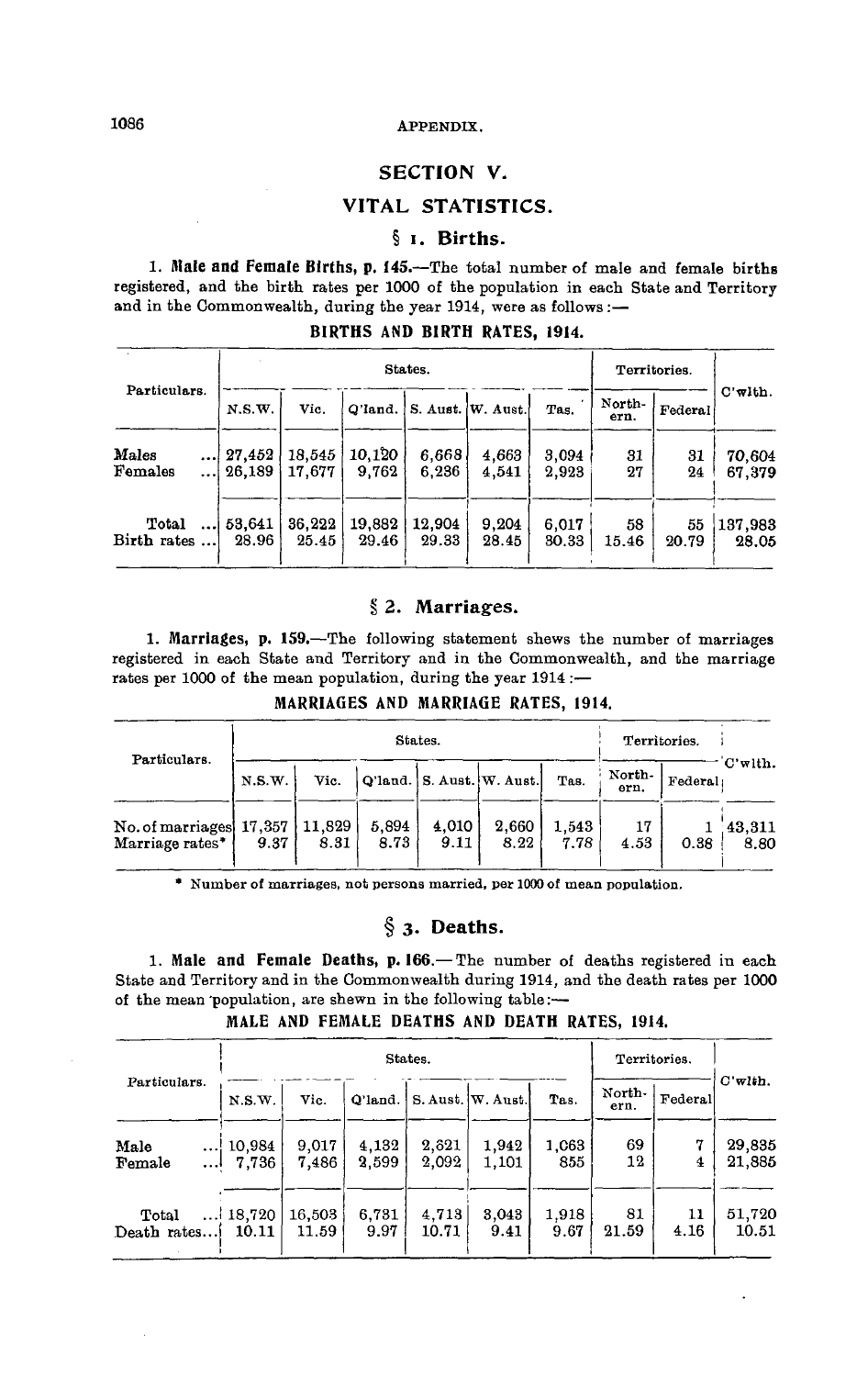#### **SECTION VII.**

# **PASTORAL PRODUCTION.**

# **§ i. Initiation and Growth of Pastoral Industry.**

**3. Increase in Numbers** (p. 276).—The following table shews the estimated number of horses, cattle, sheep, and pigs in the Commonwealth at 31st December, 1914 :—

| PRELIMINARY FIGURES—LIVE STOCK AT END OF 1914. |  |  |  |
|------------------------------------------------|--|--|--|
|                                                |  |  |  |

| States and Territories.      |           |          | Horses. | Cattle. | Sheep.                             | Pigs.      |
|------------------------------|-----------|----------|---------|---------|------------------------------------|------------|
| New South Wales              |           | $\cdots$ | 710,000 |         | 2,590,000 36,287,000               | $*287.896$ |
| <b>Victoria</b><br>$\ddotsc$ | $\ddotsc$ | $\cdots$ | 552.053 |         | 1,362,542 12,051,685               | 243,196    |
| Queensland<br>$\ddotsc$      | $\cdots$  |          | 734,912 |         | 5, 369, 741 22, 977, 996           | 164,500    |
| South Australia              | $\cdots$  | $\cdots$ | 267.877 | 300,579 | 4,208,461                          | 69,893     |
| Western Australia*           |           | $\cdots$ | 156,636 | 834.265 | 4,421,375                          | 47,966     |
| Tasmania*                    | $\cdots$  | $\cdots$ | 43,941  | 205,743 | 1,745,356                          | 37,990     |
| Northern Territory*          |           | $\cdots$ | 22,792  | 417,643 | 67,109                             | 1,018      |
| Federal Territory            | $\cdots$  | $\cdots$ | 1,700   | 7,000   | 136,000                            | *194       |
| Commonwealth                 |           |          |         |         | 2,489,911 (11,087,513 (81,894,982) | 852,653    |

\* 1913 figures, number for 1914 not yet available.

#### **SECTION VIII.**

# **AGRICULTURAL PRODUCTION.**

# **§ 4. Wheat.**

**t. Progress Of Wheat Growing, p. 310.**—The following table shews the estimated area under wheat and the prospective yields of wheat in each State and the Commonwealth for the season 1914-15 :—

#### **ESTIMATED AREA UNDER WHEAT AND PROSPECTIVE YIELDS, 1914-15.**

| Particulars.                                                                          | $N.S.W^*$         | Vic.†                          |                               | $Q'$ land. $\dagger$   S. Aust. $\dagger$   W. Aust. |           | Tas.                       | C'wealth.                          |
|---------------------------------------------------------------------------------------|-------------------|--------------------------------|-------------------------------|------------------------------------------------------|-----------|----------------------------|------------------------------------|
| Estimated area  Acres<br>Prospective yield Bush. 12,784,529<br>Average yield per acre | 3.423.888<br>3.73 | 2.863.535<br>3,940,947<br>1.38 | 126,880<br>1.582,427<br>12.47 | 2.502.630<br>3.527,428<br>1.41                       | 2,700,000 | 20,487<br>371.229<br>18.12 | \$8,937,420<br>24,906,560<br>52.48 |

\* Including Federal Territory. Western Australia. t Final figures. Not available. § Exclusive of

# **§ 21. Government Loans to Farmers.**

**4. Transactions in each State, p. 363.**— The following table gives particulars of transactions of the Agricultural Bank of Western Australia for the year 1913 :-

| Amount advanced        | Improvements Effected to 30th June, 1913. |                   |                   |              |                   |                                       |                 |           |  |  |  |
|------------------------|-------------------------------------------|-------------------|-------------------|--------------|-------------------|---------------------------------------|-----------------|-----------|--|--|--|
| ŧο<br>30th June, 1913. | Clearing.                                 | Culti-<br>vating. | Ring-<br>barking. |              | Fencing Draining. | Wells $\&$ $\mid$<br>Reser-<br>voirs. | Build-<br>ings. | Total.    |  |  |  |
| 2.582.938              | 1,471,636*                                | 124,8931          | 246.472           | £<br>429,782 | 5,945             | 138,615                               | 87,075          | 2.518.204 |  |  |  |

#### **AGRICULTURAL BANK, WESTERN AUSTRALIA, 1913.**

\* Including £40,877 for poison and blacklog grubbing.  $\dagger$  1 ncluding £4321 for orchards.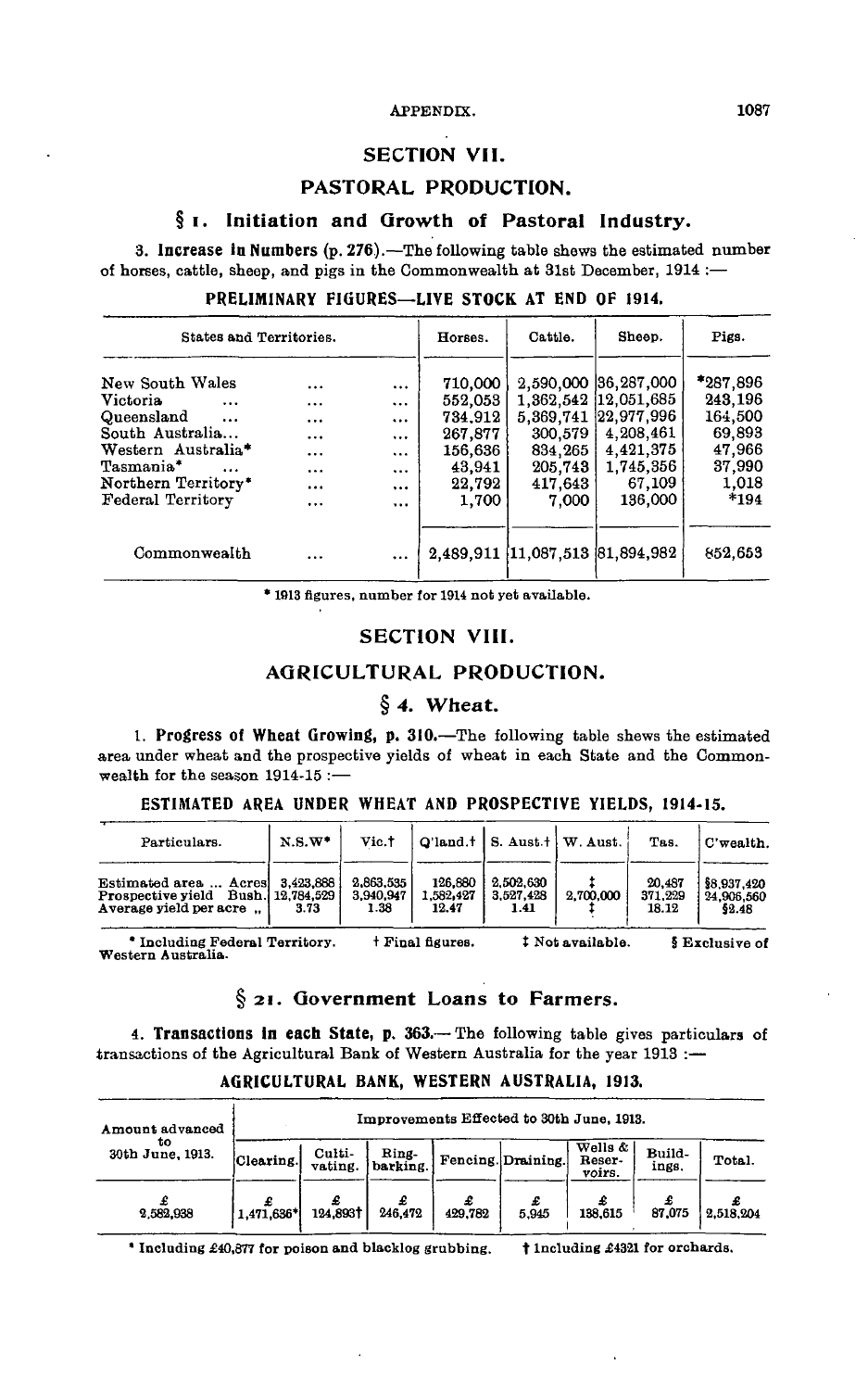# **SECTION XII.**

# **MINES AND MINING.**

#### **§ 2. Gold.**

*2.* **Production of Gold at Various Periods, p.** 396.—The Australian gold yield for 1914 is shewn in the subjoined table. The figures are open to final revision, but tha totals will not be materially altered :—

|                                                 |        |                                           | States.                     | Territories.    |                                     |         |                 |                      |                        |
|-------------------------------------------------|--------|-------------------------------------------|-----------------------------|-----------------|-------------------------------------|---------|-----------------|----------------------|------------------------|
| Particulars.                                    | N.S.W. | Vict.                                     | Q'land.   S. Aust. W. Aust. |                 |                                     | $T$ as. | North-<br>ern.  | Federal              | C'wealth.              |
| Quantity Fine ozs. 124,507<br>Value<br>$\cdots$ |        | 409.706<br>£, 528,873 1.740,320 1.055,114 | 248,395                     | 6.258<br>26.581 | 1.232.977<br>$5.237.351 \, 111.475$ | 26.244  | 2.532<br>10.757 | $\cdots$<br>$\cdots$ | 2,050,619<br>8,710.471 |

#### **GOLD RAISED IN AUSTRALIA, 1914.**

#### **§ 8. Iron.**

**2. Production of Iron, p. 415.**—On the 2nd June, 1915, the iron and steel works of the Broken Hill Proprietary Company Limited at Port Waratah, Newcastle, were officially opened. The works, which cover an area of over 300 acres, were erected at a cost of nearly  $\pounds1,500,000$ . The steel is made by the open hearth process. While the operations of the works will at first be practically confined to the manufacture of steel rails, it is intended to extend the industry so as to include the production of bar, rod, angle, and sheet iron.

# **SECTION XIX.**

# **COMMONWEALTH FINANCE.**

#### **§ 5. War Finance (p. 710).**

On page 710 a short sketch was given of the measures which were taken to ensure the stability of Australian finance upon the outbreak of the European war in August, 1914. In view of the importance of the subject, a further note is appended, shewing the situation as disclosed by the Federal Prime Minister as at 14th April, 1915. In the interim it had been found that the Imperial loan of £18,000,000, to which reference was made on page 710, was insufficient to defray the expenses of the Expeditionary Forces. The British Government consequently agreed to advance a further £6,500,000 for war purposes, making a total of £24,500,000 to be received by the Commonwealth Government up to 31st December, 1915. Furthermore, the British Government agreed to advance an additional sum of £3,500,000 in order that Commonwealth works, already in progress, might continue without hindrance. These new advances constitute a fresh Imperial loan of £10,000,000.

In purely local finance the most important events are the payment of 3,000,000 sovereigns by the banks into the Treasury vaults, the consequent large expansion of the note issue, and the advances by the Commonwealth Government to the States in pursuance of the agreement referred to already on page 710. Appended is the Australian Notes Account as at 12th April, 1915, which summarises the situation:—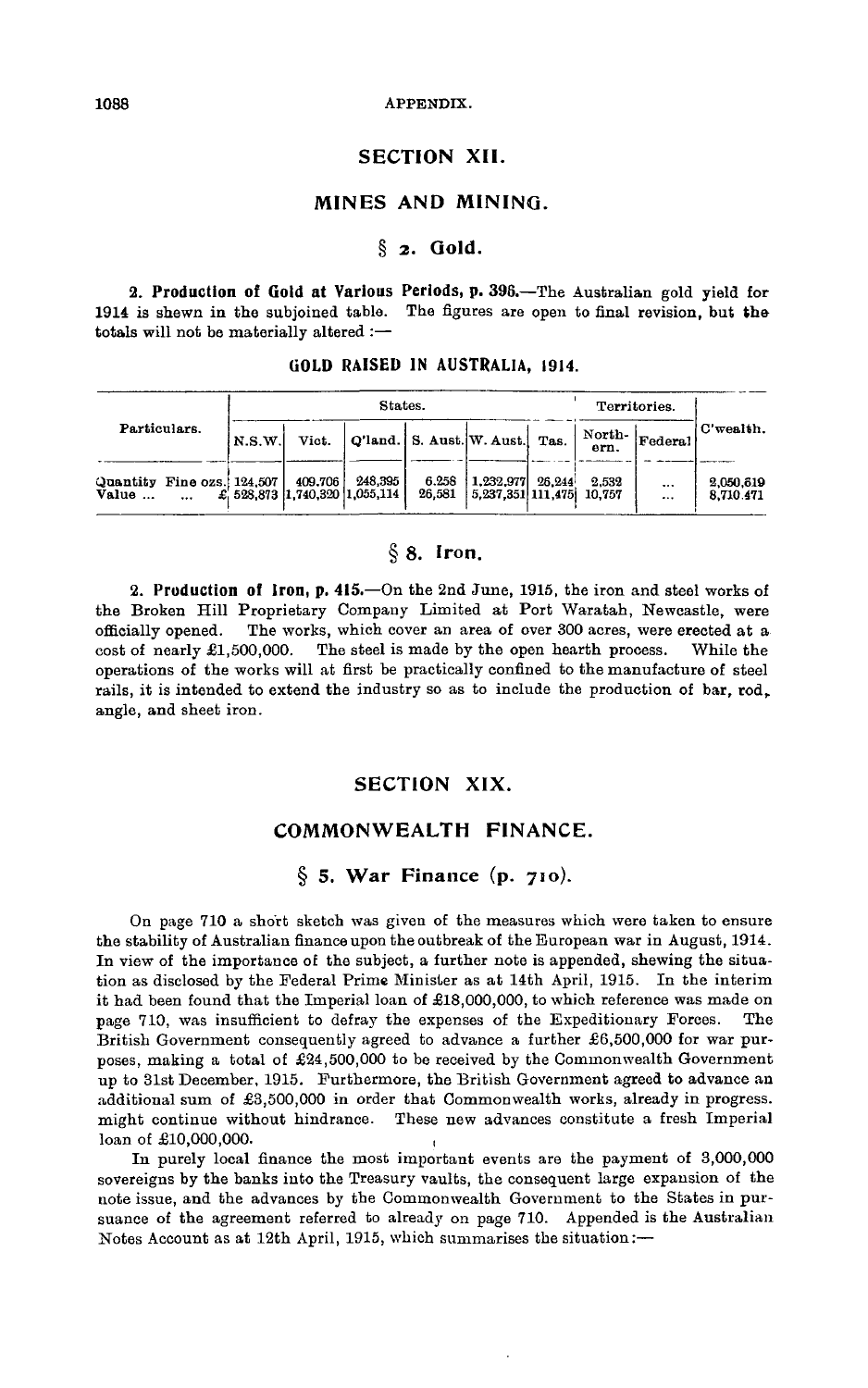| Dr.                                     |             |                      |           | Cr.                  |
|-----------------------------------------|-------------|----------------------|-----------|----------------------|
|                                         | £           |                      |           | £                    |
| Gold in Treasury                        | 10,109,165  | Notes in circulation | $\ddotsc$ | $\ldots\ 26,664,323$ |
| Account current in bank                 | 19,523      | Net interest         | $\ddotsc$ | 601,460              |
| Investments<br>$\ddotsc$                | 11.016.750  |                      |           |                      |
| (a)Loans to States-                     |             |                      |           |                      |
| New South Wales                         | 2,466,668   |                      |           |                      |
| Victoria<br>$\ddotsc$<br>$\ddotsc$      | 1,650,000   |                      |           |                      |
| South Australia<br>$\ddotsc$<br>        | 966,668     |                      |           |                      |
| West Australia<br>$\ddotsc$<br>$\cdots$ | 1,033,332   |                      |           |                      |
| Tasmania                                | 333,332     |                      |           |                      |
|                                         | 27,595,438  |                      |           |                      |
| Deduct amount which shortly             |             |                      |           |                      |
| will be obtained by the issue           |             |                      |           |                      |
| Australian<br>οf<br>notes, but          |             |                      |           |                      |
| which has been temporarily              |             |                      |           |                      |
| advanced to the States out              |             |                      |           |                      |
| of general funds<br>                    | 329,655     |                      |           |                      |
|                                         | £27,265,783 |                      |           | £27,265,783          |

**AUSTRALIAN NOTES ACCOUNT, 12th APRIL, 1915.**

**(a) Instalments of the total loan of £18,000,000.**

# **SECTION XXV.**

## **GENERAL GOVERNMENT.**

# **§** *2.* **Parliaments and Elections.**

7. The Parliament of Queensland, p. 842.—On the 22nd May, 1915, Parliamentary elections were held in Queensland, at which, for the first time in Australian history, voting on the part of all adults was compulsory. At the time of going to press, the actual returns of the voting were not available, but it would appear that about 95 per cent, of the electors voted. It is intended to institute legal proceedings against those who have wilfully failed to comply with the Act.

The result of the election was that the Government of the day were defeated, The following is a list of the members of the new Cabinet (see page 833):—

|                                          |           |          |          | Premier, Chief Secretary, Attorney-General and Secretary for Mines, Hon. T. J. RYAN. |
|------------------------------------------|-----------|----------|----------|--------------------------------------------------------------------------------------|
| Treasurer and Secretary for Public Works |           |          | $\cdots$ | Hon. E. G. THEODORE.                                                                 |
| Home Secretary<br>$\sim$                 | $\cdots$  |          | $\cdots$ | Hon. D. BOWMAN.                                                                      |
| Secretary for Agriculture                | $\ddotsc$ | $\cdots$ | $\cdots$ | Hon. W. LENNON.                                                                      |
| Secretary for Lands                      | $\cdots$  | $\cdots$ | $\cdots$ | Hon. J. MCE. HUNTER.                                                                 |
| Secretary for Railways                   | $\cdots$  | $\cdots$ | $\cdots$ | Hon. J. ADAMSON.                                                                     |
| Secretary for Public Education           |           | $\cdots$ | $\cdots$ | Hon. H. F. HARDACRE.                                                                 |
| Minister without Portfolio               |           | $\cdots$ | $\cdots$ | Hon. W. HAMILTON.                                                                    |

8. The Parliament of South Australia, p. 843.—At the general elections held on the 37th March, 1915, out of 19 districts only 14 were contested.

The following table shews the number of electors on the rolls in the contested districts, and the numbers of electors who voted:—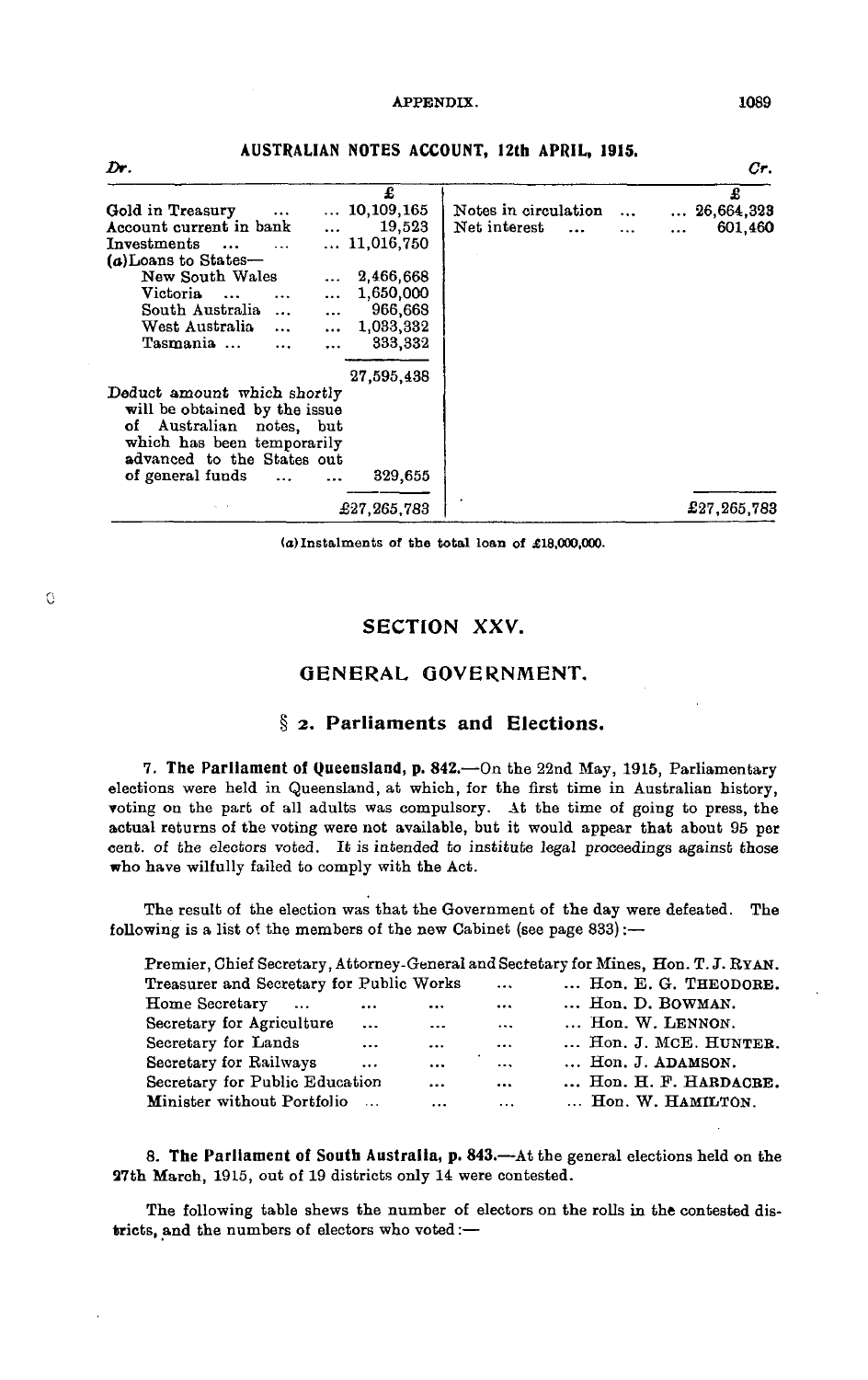|                 |  |        | Electors on Rolls. | Electors who Voted.* |      |                                                               | Percentage of<br>Electors Voting. |  |             |
|-----------------|--|--------|--------------------|----------------------|------|---------------------------------------------------------------|-----------------------------------|--|-------------|
| State.          |  | Males. | Fem.               | Total.   Males.      | Fem. | Total.                                                        | Males.                            |  | Fem. Total. |
| South Australia |  |        |                    |                      |      | 91,815 89,701 181,516 70,853 65,168 136,021 77.17 72.65 74.93 |                                   |  |             |

#### **PARLIAMENTARY ELECTION, SOUTH AUSTRALIA, 1915.**

\* Subject to slight amendment.

On the same day a referendum was held as to the hour for the closing of bar-rooms in licensed premises (see page 1078). Out of a total of 178,362 votes, 100,418 were cast in favour of closing bar-rooms at 6 p.m., those in favour of closing at 11 p.m. being 61,362. Electors had the choice of voting for hours other than the two mentioned, but the votes so cast were comparatively few.

# SECTION **XXVIII.**

#### DEFENCE.

#### § 5. Australian Contingents.

**4. The European War, 1914, p.** *954.*—The First Australian Division and the First Light Horse Brigade which left the Australian rendezvous on 1st November, 1914, and the Fourth Brigade which left about two months later, landed in Egypt, for the defence of that newly-declared province of the Empire, and to undergo further war training in the vicinity of Cairo. Towards the end of April, 1915, these troops left Egypt for the Dardanelles, and on the 25th April came under fire. Acting in conjunction with British, Indian, and French troops, and under the command of General Sir Ian Hamilton, who, as Inspector-General of Oversea Forces, had visited Australia shortly before the outbreak of war (see Official Year Book No. 7, p. 1067), they attacked positions on the Gallipoli Peninsula (Dardanelles). The operation is regarded as having been exceedingly difficult, but the allied troops effected a landing in the face of determined resistance, and have firmly established themselves in Turkish territory. The number of casualties announced by the Defence Department to 8th June, 1915, are as follows :—

|         |           | Particulars. |          |          | Officers. | Other Ranks. | Total. |
|---------|-----------|--------------|----------|----------|-----------|--------------|--------|
| Died*   | $\cdots$  | $\cdots$     |          |          | 128       | 913          | 1,041  |
| Wounded | $\ddotsc$ |              |          | $\cdots$ | 245       | 5,409        | 5,654  |
| Missing | $\cdots$  |              |          |          | 14        | 96           | 110    |
| Sick    |           | $\cdots$     |          | $\cdots$ | 9         | 134          | 143    |
|         | Total     | $\ddotsc$    | $\cdots$ | $\cdots$ | 396       | 6,552        | 6,948  |

\* Killed in action, died of wounds, illness, etc.

(1.) *Australian Imperial Force.*—The number despatched or in training for service in Europe was, on the 14th April, 1915, as follows:-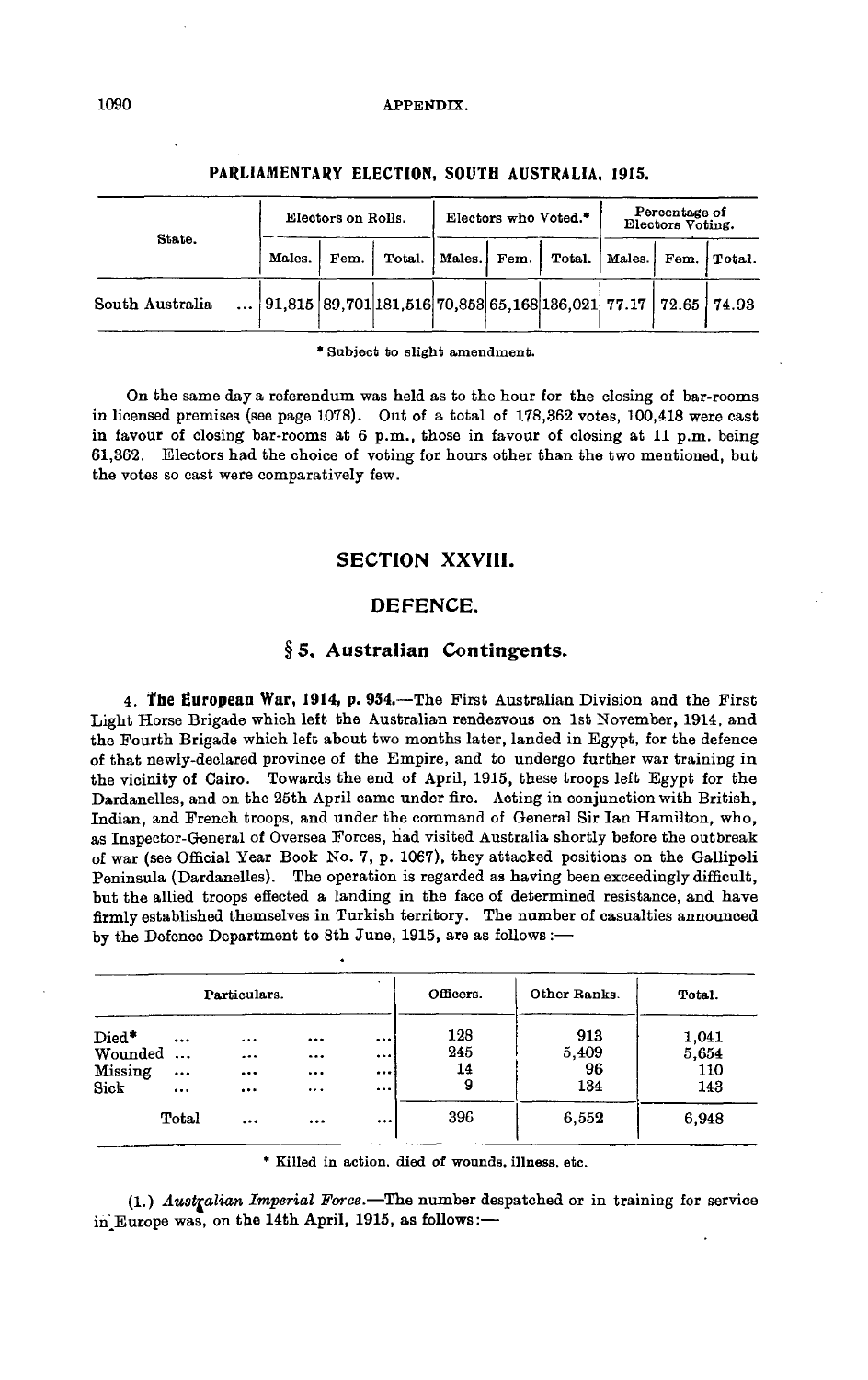| Unit.                                   |           | Officers. | Other<br>Ranks. | Total. | Horses. | Vehicles. |
|-----------------------------------------|-----------|-----------|-----------------|--------|---------|-----------|
| 1st Australian Division—                |           |           |                 |        |         |           |
| Headquarters                            |           |           |                 |        |         |           |
| Three Infantry Brigades                 |           | 698       | 17,677          | 18,375 | 5,857   | 1,331     |
| Divisional Troops<br>                   |           |           |                 |        |         |           |
| 1st Light Horse Brigade                 |           | 100       | 1,868           | 1.968  | 2.027   | 168       |
| 2nd Light Horse Brigade                 |           | 92        | 1,876           | 1.968  | 2.024   | 168       |
| 3rd Light Horse Brigade                 |           | 92        | 1,876           | 1,968  | 2,024   | 168       |
| 4th Infantry Brigade                    |           | 148       | 4,391           | 4,539  | 527     | 188       |
| Lines and Communication Units-          |           |           |                 |        |         |           |
| Reserve Park                            |           |           |                 |        |         |           |
| Divisional Ammunition Park              |           |           |                 |        |         |           |
| Divisional Supply Column                |           | 89        | 1,727           | 1,816  | 430     | 323       |
| A.M.C. Hospitals                        | $\ddotsc$ |           |                 |        |         |           |
| A.S.C., A.V.S., and A.P.C details       |           |           |                 |        |         |           |
| <b>First Reinforcements</b>             | $\cdots$  | 36        | 2,795           | 2,831  | 2.000   |           |
| Second Reinforcements<br>.              |           | 44        | 3,183           | 3,227  | 2,000   |           |
| Third Reinforcements<br>                |           | 44        | 3,183           | 3,227  | 2,000   |           |
| Fourth Reinforcements<br>               |           | 44        | 3,183           | 3,227  | 2,000   |           |
| Fifth Reinforcements<br>$\ddotsc$       |           | 44        | 3,183           | 3,227  | 2,000   | .         |
| Sixth Reinforcements<br>                |           | 44        | 3.183           | 3,227  | 2,000   | $\ddotsc$ |
| Seventh Reinforcements<br>$\cdots$      |           |           | 2,580           | 2,580  | 2,000   |           |
| Royal Australian Naval Reserve Bridging |           |           |                 |        |         |           |
| Train<br>$\ddotsc$<br>                  | $\ddotsc$ | 7         | 278             | 285    | 418     | 61        |
| <b>Australian Flying Corps</b><br>      |           | 4         | 41              | 45     |         |           |
| 4th Light Horse Brigade<br>.            |           | 93        | 1,906           | 1,999  | 2,058   | 175       |
| 5th Infantry Brigade<br>$\ddotsc$       |           | 148       | 4.403           | 4,551  | 527     | 172       |
| 6th Infantry Brigade<br>$\cdots$        |           | 148       | 4,403           | 4,551  | 527     | 172       |
| 7th Infantry Brigade<br>                | $\ddotsc$ | 108       | 4,403           | 4,511  | 527     | 172       |
| $\operatorname{Total}$<br>$\sim$        |           | 1,983     | 66,139          | 68,122 | 30,946  | 3,098     |
|                                         |           |           |                 |        |         |           |

#### **AUSTRALIAN IMPERIAL FORCE.**

Recruiting has continued since the above table was prepared. The latest available total is given on the following page.

(2.) *Australian Naval and Military Expeditionary Force.*—This force was raised and despatched for service in German New Guinea. It consisted of—

| Unit.                                                                  |              | Officers. | Other Ranks. | Total.       |
|------------------------------------------------------------------------|--------------|-----------|--------------|--------------|
| Australian Naval Reserve<br>$\sim$<br>Infantry<br>$\cdots$<br>$\cdots$ | $\cdots$<br> | 18<br>44  | 420<br>1,040 | 438<br>1,084 |
| Total<br>                                                              | $\cdots$     | 62        | 1,460        | 1,522        |

The above force served from 15th August, 1914, to 4th March, 1915, and is now disbanded. The casualties were :—

| Particulars. |                                                                                                          |       |                          |               | Officers. | Other Ranks. | Total. |
|--------------|----------------------------------------------------------------------------------------------------------|-------|--------------------------|---------------|-----------|--------------|--------|
| Died         | Killed in action<br>$\cdots$<br><br>Wounded<br>$\ddotsc$<br>$\cdots$<br>$\cdots$<br>$\cdots$<br>$\cdots$ |       | $\cdots$<br>$\cdots$<br> | 2<br>$\cdots$ | 5<br>5    |              |        |
|              |                                                                                                          | Total | $\cdots$                 | $\cdots$      | 3         | 17           | 20     |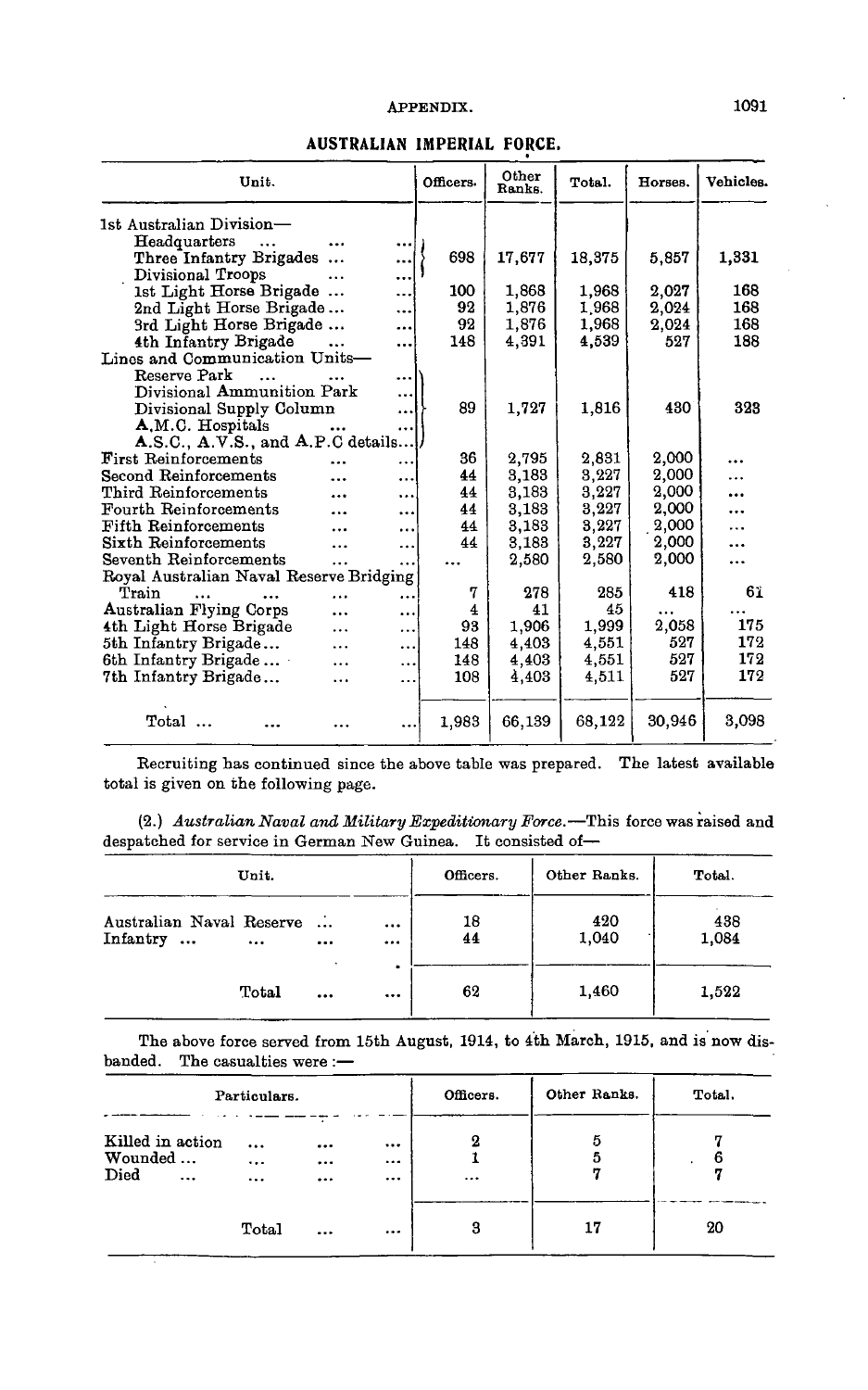German New Guinea is now. occupied by a later unit, despatched on and after 28th November, 1914, and consisting of 29 officers and 428 other ranks.

(3.) *Total Commonwealth Expeditionary Forces.*—The following table shews the total Commonwealth forces, serving and training, and including casualties, from the commencement of the war to 31st May, 1915 :—

## **STRENGTH OF COMMONWEALTH FORCES, DESPATCHED, AND IN TRAINING, TO 31st MAY, 1915.**

| Officers. | Other Ranks. | Total. |
|-----------|--------------|--------|
| 2,758     | 79,516       | 82,274 |

# **§** *6.* **Special Defence Legislation.**

1. War Precautions Act 1914.—On the outbreak of war in Europe, the Federal Parliament passed an Act to enable the Governor-General to make regulations and orders for the safety of the Commonwealth during the state of war. The following are the provisions of the Act, as assented to on the 29th October, 1914, and amended on the 30th April, 1915 :—

1. This Act may be cited as the *War Precautions Act 1914,* and shall be incorporated and read as one with the *Defence Act 1903-1912.*

2. (i.) This Act shall continue in operation during the continuance of the present state of war, and no longer.

(ii.) For the purposes of this Act, the present state of war means the period from the fourth day of August One thousand nine hundred and fourteen, at the hour of eleven o'clock post meridiem reckoned according to Greenwich standard time, until the issue of a proclamation by the Governor-General that the war between His Majesty the King and the German Emperor and between His Majesty the King and the Emperor of Austria and King of Hungary has ceased.

3. All regulations and orders made by the Governor-General since the commencement of the present state of war shall be deemed to have been made in pursuance of the powers conferred by this Act, and any contravention thereof or non-compliance therewith, whether before or after the commencement of this Act, shall be deemed to be an offence against this Act and shall be punishable accordingly.

4. (i:) The Governor-General may make regulations for securing the public safety and the defence of the Commonwealth, and in particular with a view—

- (a) To prevent persons communicating with the enemy, or obtaining information for that purpose or for any purpose calculated to jeopardise the success of the operations of any of His Majesty's forces, in Australia or elsewhere, or the forces of His Majesty's allies, or to assist the enemy; or
- *(b)* To prevent the transmission abroad, except through the post, of any letter, post-card, letter-card, written communication, or newspaper; or
- (c) To secure the safety of His Majesty's forces and ships and the safety of any means of communication or of any railways, ports, harbors, or public works; or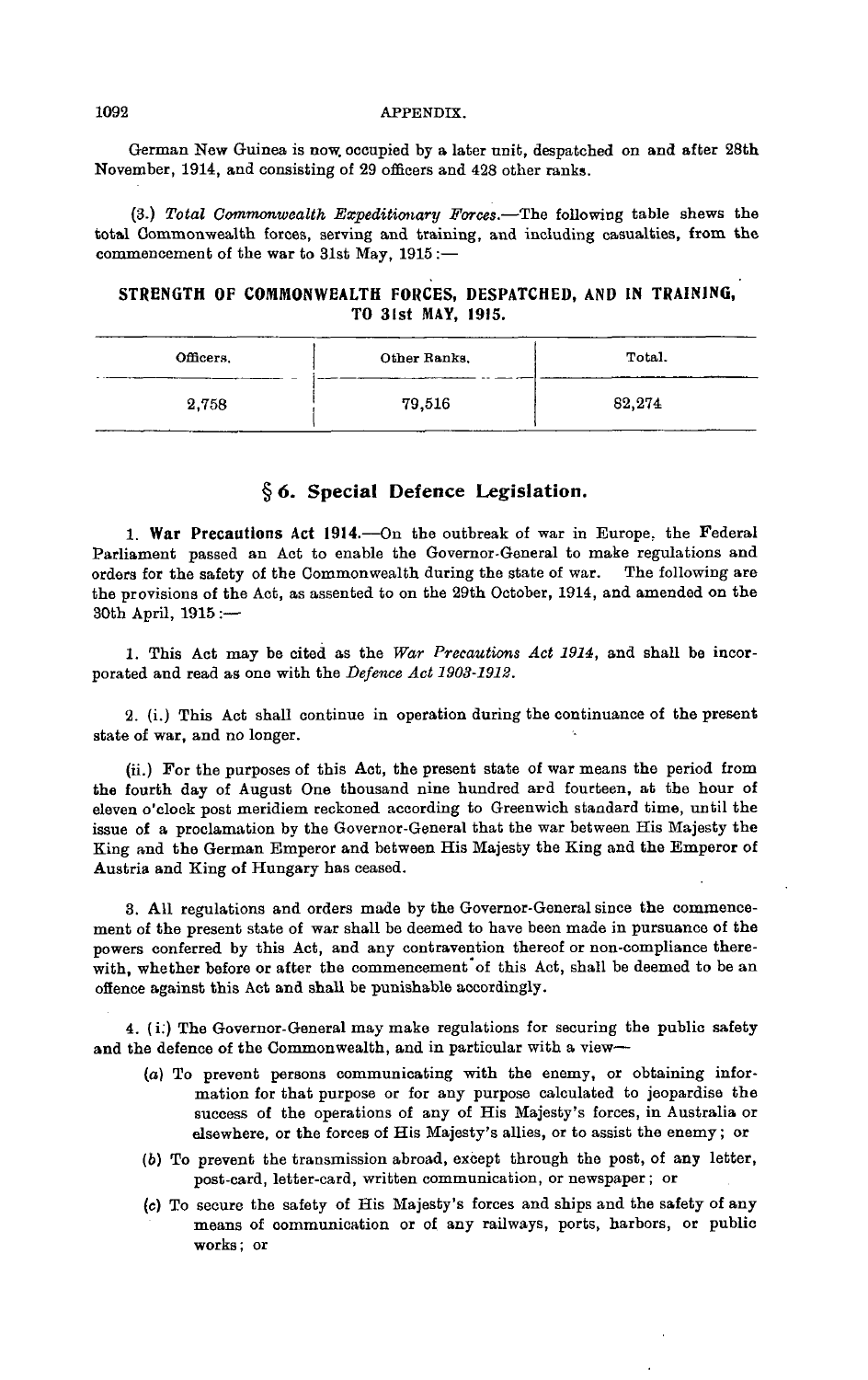- *{d)* To prevent the spread of false reports or reports likely to cause disaffection to His Majesty or public alarm, or to interfere with the success of His Majesty's forces by land or sea, or to prejudice His Majesty's relations with foreign powers ; or
- *(e)* To secure the navigation of vessels in accordance with directions given by or under the authority of the Naval Board ; or
- $(f)$  Otherwise to prevent assistance being given to the enemy or the successful prosecution of the war being endangered,

and for conferring such powers and imposing such duties as he thinks fit, with reference thereto, upon the Naval Board and the Military Board, and the members of the naval and military forces of the Commonwealth, and other persons.

(ii.) Any such regulations or any orders made thereunder affecting the pilotage of vessels may supersede any enactment (whether of the Commonwealth or a State), order, by-law, regulation, or provision as to pilotage.

(iii.) The Minister may—

- (a) Require that there shall be placed at his disposal the whole or any part of the output of any factory or workshop in which arms, ammunition, or warlike stores or equipment, or any articles required for the production thereof are manufactured ; and
- (6) Take possession of and use for the purpose of His Majesty's naval or military service any such factory or workshop or any plan£ thereof ;

and the power to make regulations under this Act shall extend to the making of regulations in relation to the matters specified in this sub-section.

5. (i.) The Governor-General may by order published in the *Gazette* make provision for any matters which appear necessary or expedient with a view to the public safety and the defence of the Commonwealth, and in particular—.

- (a) For prohibiting aliens, either generally or as regards specified places, and either absolutely or except under specified conditions and restrictions, from landing or embarking in the Commonwealth ;
- (6) For deporting aliens from the Commonwealth ;
- *(e)* For requiring aliens to reside and remain within certain places or districts;
- (d) For prohibiting aliens from residing or remaining in any areas specified in the order;
- *(e)* For requiring aliens residing in the Commonwealth to comply with such provisions as to registration, change of abode, travelling, trading, or otherwise as are specified in the order ;
- $(f)$  For applying to naturalised persons, with or without modifications, all or any provisions of any order relating to aliens ;
- *•(g)* For requiring any person to disclose any information in his possession as to any matter specified in the order ;
- *(h)* For preventing money or goods being sent out of Australia except under conditions approved by the Minister ;
- *{i)* For appointing officers to carry the order into effect, and for conferring on such officers and on the Minister, and on the Naval Board and the Military Board such powers as are necessary or expedient for the purposes of the order ; and
- $(j)$  For conferring on such persons as are specified in the order such powers with respect to the administration of oaths, arrest, detention, search of premises and persons, inspecting, impounding, or retention of books, documents and papers, and otherwise as are specified in the order, and for any other matters necessary or expedient for giving effect to the order.

(ii.) Any provision of any order made under this section with respect to aliens may relate either to aliens in general or to any class or description of aliens.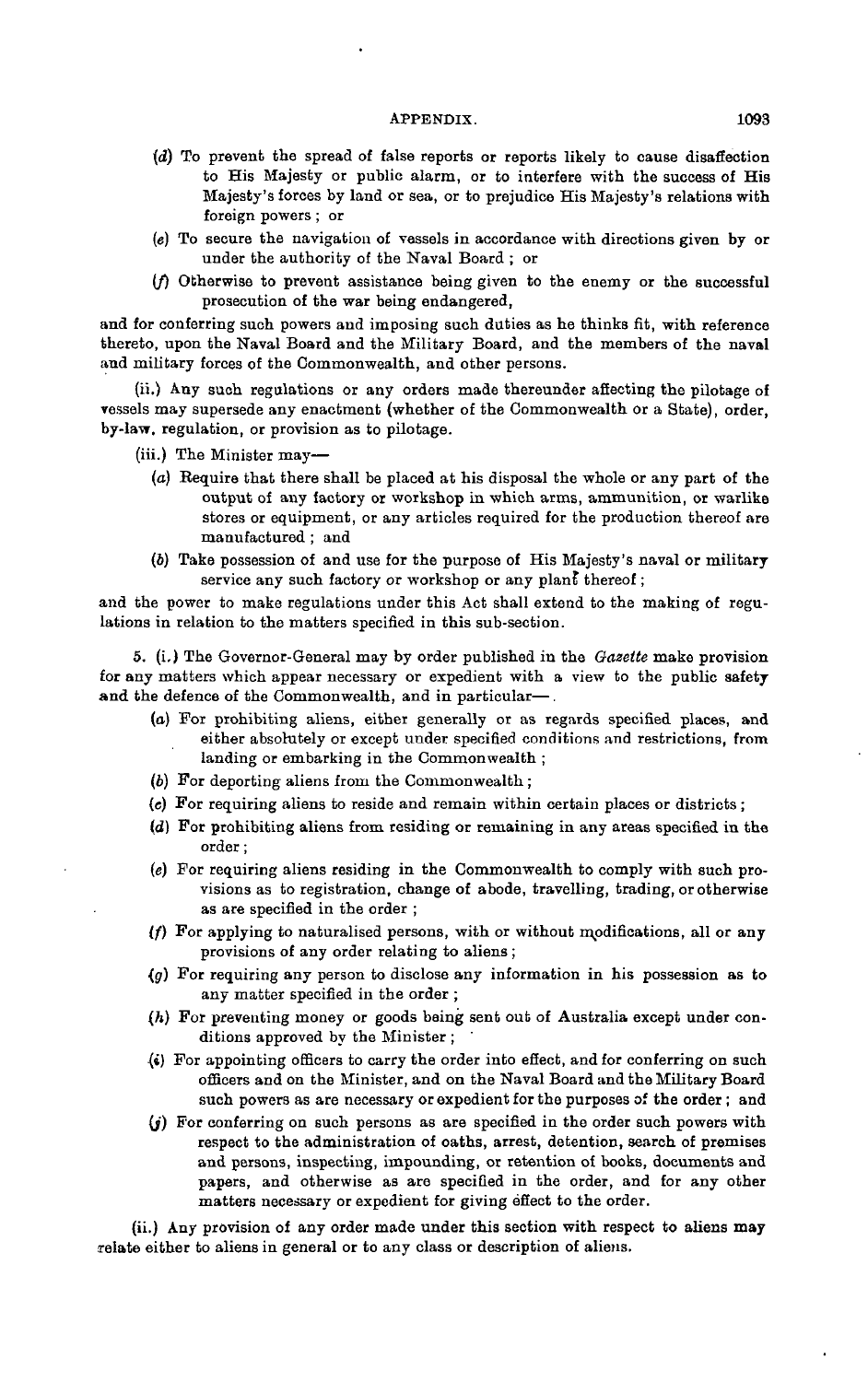6. (i.) Any person who contravenes, or fails to comply with, any provision of any regulation or order made in pursuance of this Act shall be guilty of an offence against this Act.

(ii.) An offence against this Act may be prosecuted either summarily or upon indictment, or, if the regulations so provide, by court-martial, but an offender shall not be liable to be punished more than once in respect of the same offence.

(iii.) The punishment for an offence against this Act shall be as follows :-

- (a) If the offence is prosecuted summarily—a fine not exceeding One hundred pounds or imprisonment for a term not exceeding six months, or both ;
- (b) If the offence is prosecuted upon indictment—a fine of any amount or imprisonment for any term, or both:

Provided that where it is proved that the offence is committed with the intention of assisting the enemy the person convicted of such an offence shall be liable to suffer death ;

(c) If the offence is prosecuted by court-martial—the same punishment as if the offender had been a person subject to military law and had on active service committed an offence under section 5 of the Army Act :

Provided that where it is proved that the offence is committed with the intention of assisting the enemy the person convicted of such an offence by a court-martial shall be liable to suffer death.

(iv.) For the purpose of the trial of a person summarily or upon indictment for an offence against this Act the offence shall be deemed to have been committed either at the place in which it actually was committed or (subject to the Constitution) at any place in which the person may be.

(v.) For the purpose of the trial by court-martial of a person for an offence under the regulations the person may be proceeded against and dealt with as if he were a person subject to military law and had on active service committed an offence under section 5 of the Army Act.

(vi.) Notwithstanding the preceding provisions of this section, no person other than an alien enemy or a person subject to the Naval Discipline Act or to military law shall be tried by court-martial for an offence against this Act:

Provided that before the trial of any person to whom this sub-section applies and as soon as practicable after arrest the general nature of the charge shall be communicated to him in writing and notice in writing shall at the same time be given in the prescribed form of his rights under this sub-section.

(vii.) In the event of any special military emergency arising out of the present war the Governor-General may, by proclamation, forthwith suspend the operation of subsection (vi.) of this section, either generally or as respects any area specified in the proclamation, without prejudice, however, to any proceedings under this section which may be then pending in any civil court:

Provided that while such proclamation is in force, any sentence passed by a courtmartial against a person to whom sub-section (vi.) of this section applies shall be referred to the Governor-General for confirmation, mitigation, or remission.

(viii.) The regulations may authorise a civil court or court-martial, in addition to any other punishment, to order the forfeiture of any goods in respect of which an offence against this Act has been committed.

. 7. Whoever aids, abets, counsels, or procures, or is in any way directly or indirectly knowingly concerned, in the commission of any offence against this Act, shall be deemed to have committed that offence, and shall be punishable accordingly.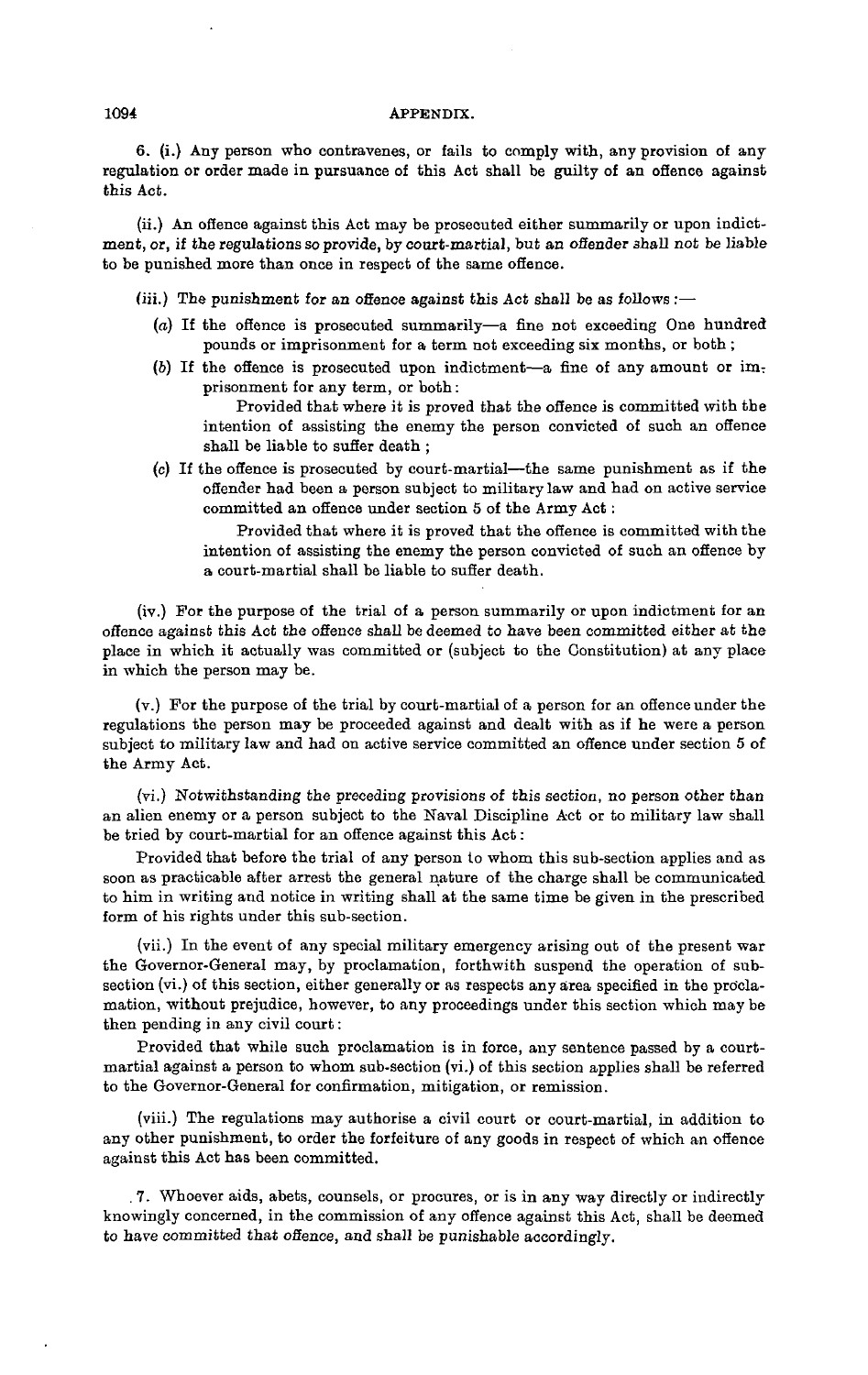8. (i.) When any person is convicted of an offence against this Act, the Court before which he *is* convicted may, either in addition to or in lieu of any punishment provided for the offence, require him to enter into recognisances with or without sureties to comply with the provisions of the regulations or order in relation to which the offence was committed.

(ii.) If any person fails to comply with an order of the Court requiring him to enter into recognisances, the Court may order him to be imprisoned for any term not exceeding six months.

9. If any question arises on any proceedings under any order made in pursuance of this Act, or with reference to anything done or proposed to be done under any such order, whether any person is an alien or not, or is an alien of a particular class or not, the onus of proving that that person is not an alien, or, as the case may be, is not an alien of that class, shall lie upon that person.

10. The Governor-General may, by order published in the *Gazette,* revoke, alter, or add to any order made in pursuance of this Act as occasion requires.

11. All powers given under this Act, or under any instrument issued in pursuance of this Act, shall be in addition to and not in derogation of any other powers exercisable apart from this Act.

**2. Enemy Contracts Annulment Act.**—This Act was passed by the Commonwealth Government, and assented to on the 24th May, 1915. The following are the provisions of the Act :—

1. This Act may be cited as the *Enemy Contracts Annulment Act* 1915.

- 2. In this Act, " enemy subject" means—
	- (a) Any person who is an enemy within the meaning of any Proclamation relating to trading with the enemy made by the King or the Governor-General and published in the *Gazette,* or
	- (6) Any person, firm, or company, the business whereof is managed or controlled, directly or indirectly, by or under the influence of enemy subjects, or is carried on wholly or mainly for the benefit or on behalf of enemy subjects, notwithstanding that the firm or company may be registered or incorporated within the King's dominions.
- 3. (i.) In this section, "enemy contract" means any contract—
	- (a) To which an enemy subject is a party, or
	- (6) In which an enemy subject has, in the opinion of the Attorney-General, a material interest, or
	- (c) Which is or islikely to be for the benefit of enemy subjects or of enemy trade.

(ii.) Any party to a contract may file with the Attorney-General of the Commonwealth a copy of the contract, and apply to the Attorney-General of the Commonwealth for a declaration that the contract is or is not an enemy contract within the meaning of this section.

(iii.) If the Attorney-General declares that the contract is an enemy contract, then, upon the publication of his declaration in the *Gazette,* the contract shall be deemed to be an enemy contract.

(iv.) If the Attorney-General declares that the contract is not an enemy contract, then, upon the publication of his declaration in the *Gazette,* the contract shall be deemed not to be an enemy contract.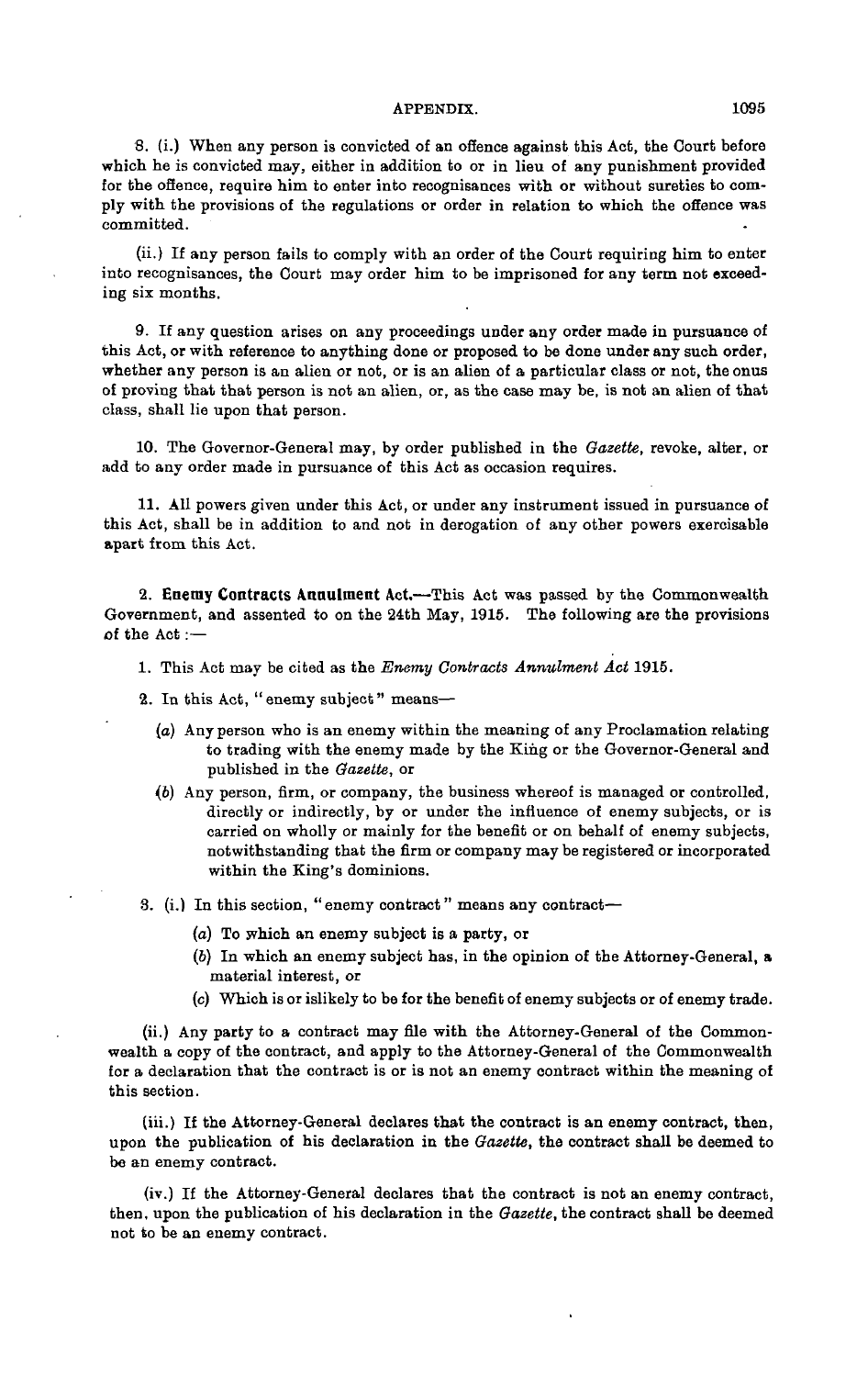(v.) Every enemy contract made before the commencement of the present war *is* hereby declared to be and to have been null and void, as from the commencement of the present war, as regards all rights and obligations thereunder except such rights and obligations as relate to goods which had already been delivered or acts which had already been performed at that time, or such as arise out of, or in consideration for, such delivery or performance.

(vi.) Every enemy contract made before or after the commencement of this Act,, during the continuance of the present war, is hereby declared to be null and void, and of no effect whatever.

4. (i.) Either party to a contract to which this section applies may, by notice in writing to the other party, terminate the contract as regards all rights and obligations relating to any future supply or delivery under the contract.

(ii.) A contract to which this section applies is any contract for the sale or delivery of goods, the performance of which—

(a) Is by operation of law or by the terms of the contract suspended, or

(6) Is or may be by act of a party suspended, or

(c) Is claimed by the party against whom the notice is given to be suspended, during or on account of the present war.

(iii.) A notice of termination of a contract, given before the passing of this Act, shall! be as good and effective to terminate the contract as if this Act had been passed before the notice was given.

(iv.) No action shall be brought against any party to a contract, to which this section applies, by reason of any non-performance of the contract after the commencement of the war.

# **§ 7. Internment of Enemy Subjects.**

The following table shews the estimated number of male enemy subjects (natives of Germany, Austria-Hungary, and Turkey, whether naturalised or otherwise, but exclusive of persons of British parentage), in each State at the 31st July, 1914, the estimated number naturalised, and also the number interned in each military district at 27th May, 1915. While the States and military districts are not quite conterminous, they approximate sufficiently to admit of the comparison :—

#### MALE ENEMY SUBJECTS IN THE COMMONWEALTH, SHEWING THE NUMBERS NATURALISED AND INTERNED.

| State and Military District.                                                                                 |                    |                                                                              |                                        | Male<br>Enemy<br>Subjects.*                      | Number                                           | Number<br> Naturalised.* Naturalised.*        | Number<br>Interned. <sup>+</sup>        |
|--------------------------------------------------------------------------------------------------------------|--------------------|------------------------------------------------------------------------------|----------------------------------------|--------------------------------------------------|--------------------------------------------------|-----------------------------------------------|-----------------------------------------|
| Queensland<br>New South Wales 2nd<br><b>Victoria</b><br>South Australia<br>Western Australia 5th<br>Tasmania | 3rd<br>4th<br>6th. | 1st Military Dist.<br>,<br>$\mathbf{11}$<br>, ,<br>$\ddot{\phantom{1}}$<br>, | $, \cdot$<br>,,<br>22<br>$, \,$<br>, , | 8,080<br>6.460<br>4,920<br>3,270<br>3,190<br>380 | 6,640<br>4,330<br>3,300<br>2,630<br>1,280<br>320 | 1.440<br>2,130<br>1,620<br>640<br>1.910<br>60 | 137<br>1,342<br>420<br>355<br>628<br>58 |
| Total                                                                                                        | $\ddotsc$          | $\ddotsc$                                                                    |                                        | 26,300                                           | 18,500                                           | 7,800                                         | 2,940                                   |

\* These figures are based oo Census returns, and can only be considered as a rough approxi-mation, t Including a small number of naturalised subjects.

The number of female enemy subjects in the Commonwealth at 31st July, 1914, is. estimated at about 12,000.